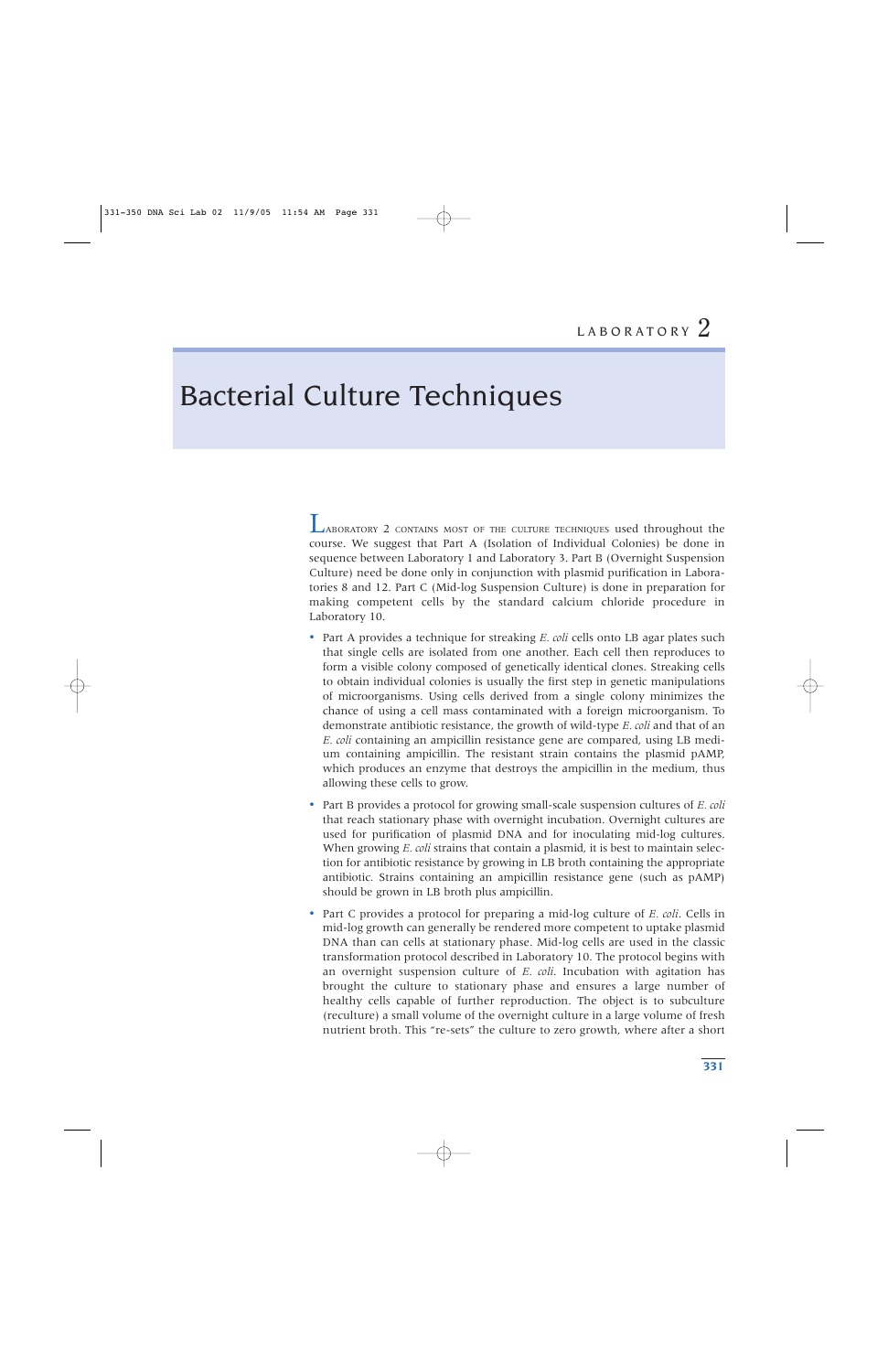lag phase, the cells enter the log-growth phase. As a general rule, 1 volume of overnight culture (the *inoculum*) is added to 100 volumes of fresh LB broth in an Erlenmeyer flask. To provide good aeration for bacterial growth, the flask volume should be at least four times the total culture volume.

Equipment and materials for this laboratory are available from the Carolina Biological Supply Company (see Appendix 1).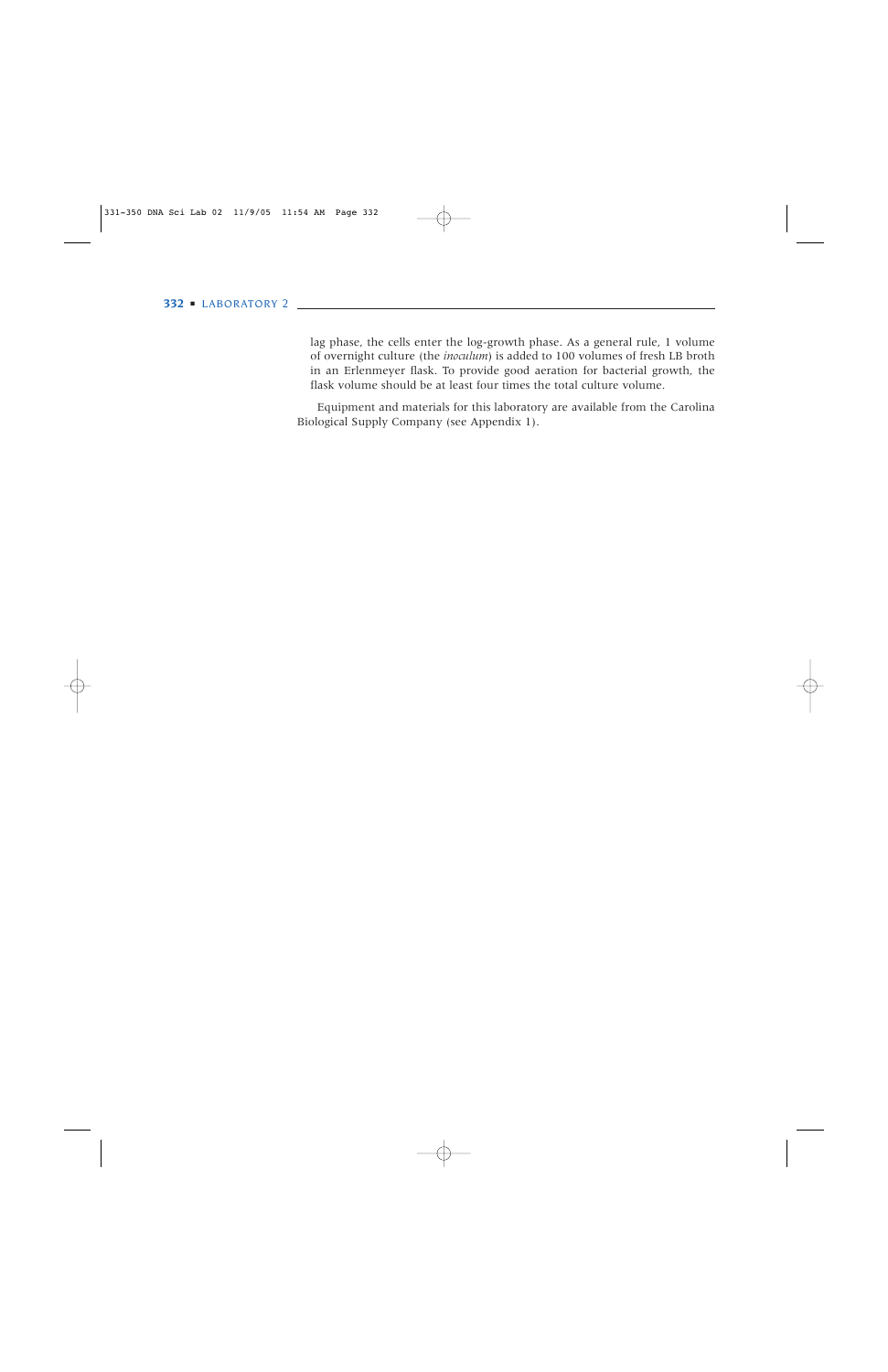## PART A Isolation of Individual Colonies

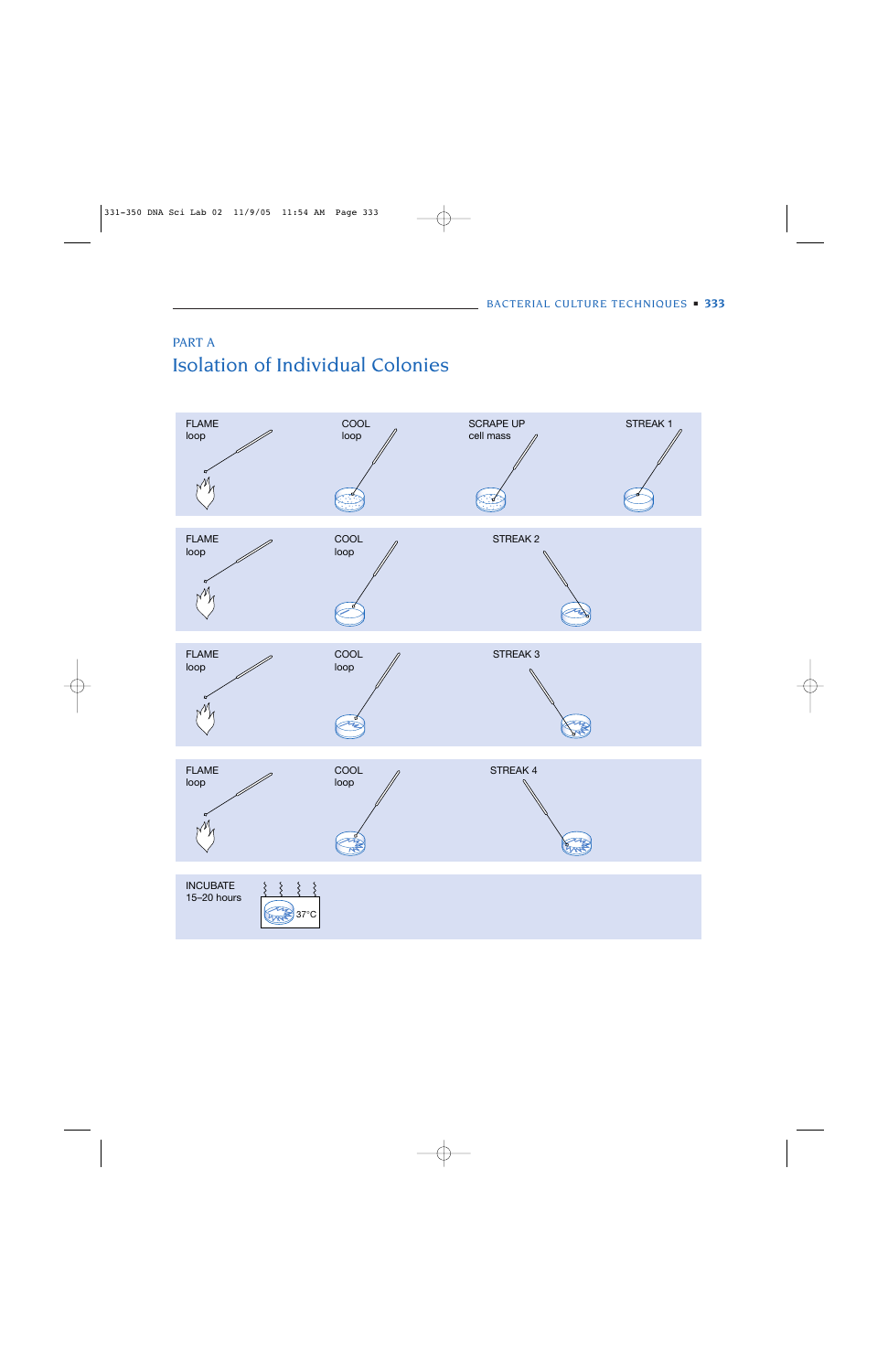#### PRELAB NOTES

#### *E. coli* Strains

All protocols involving bacterial growth, transformation, and plasmid isolation have been tested and optimized with *E. coli* strain MM294, derived in the laboratory of Matthew Meselson at Harvard University. MM294/pAMP has been transformed with pAMP, an amplicillin resistance plasmid constructed at Cold Spring Harbor Laboratory. Other strains commonly used for molecular biological studies should give comparable results. However, growth properties of other *E. coli* strains in suspension culture may differ significantly. For example, the time needed to reach mid-log phase and the cell number represented by specific optical densities differ from strain to strain.

#### Nutrient Agar

We prefer LB (Luria-Bertani) agar, but almost any rich nutrient agar can be used for plating cells. Presterilized, ready-to-pour agar is a great convenience. It needs only to be melted in a microwave oven or boiling water bath, cooled to approximately 60ºC, and poured onto sterile culture plates.

#### CAUTION

To prevent boiling over, the container should be no more than half full. Loosen the cap to prevent the bottle from exploding.

#### Ampicillin

Plasmids containing ampicillin resistance are most commonly used for cloning DNA sequences in *E. coli.* Ampicillin is very stable in agar plates, thresholds for selection are relatively broad, and contaminants are infrequent. Despite its stability, ampicillin, like most antibiotics, is inactivated by prolonged heating. Therefore, it is important to allow the agar solution to cool until the container can be held comfortably in the hand  $({\sim}60^{\circ}C)$  before adding antibiotic. Use the sodium salt, which is very soluble in water, instead of the free acid form, which is difficult to dissolve.

#### Responsible Handling and Disposal of *E. coli*

A commensal organism of *Homo sapiens, E. coli* is a normal part of the bacterial fauna of the human gut. It is not considered pathogenic and is rarely associated with any illness in healthy individuals. Furthermore, K-12 *E. coli* strains, including MM294 and all commonly used lab strains, are ineffective in colonizing the human gut. Adherence to simple guidelines for handling and disposal makes work with *E. coli* a nonthreatening experience.

- 1. To avoid contamination, always reflame inoculating loop or cell spreader one final time before placing it on the lab bench.
- 2. Keep nose and mouth away from tip end when pipetting suspension culture to avoid inhaling any aerosol that might be created.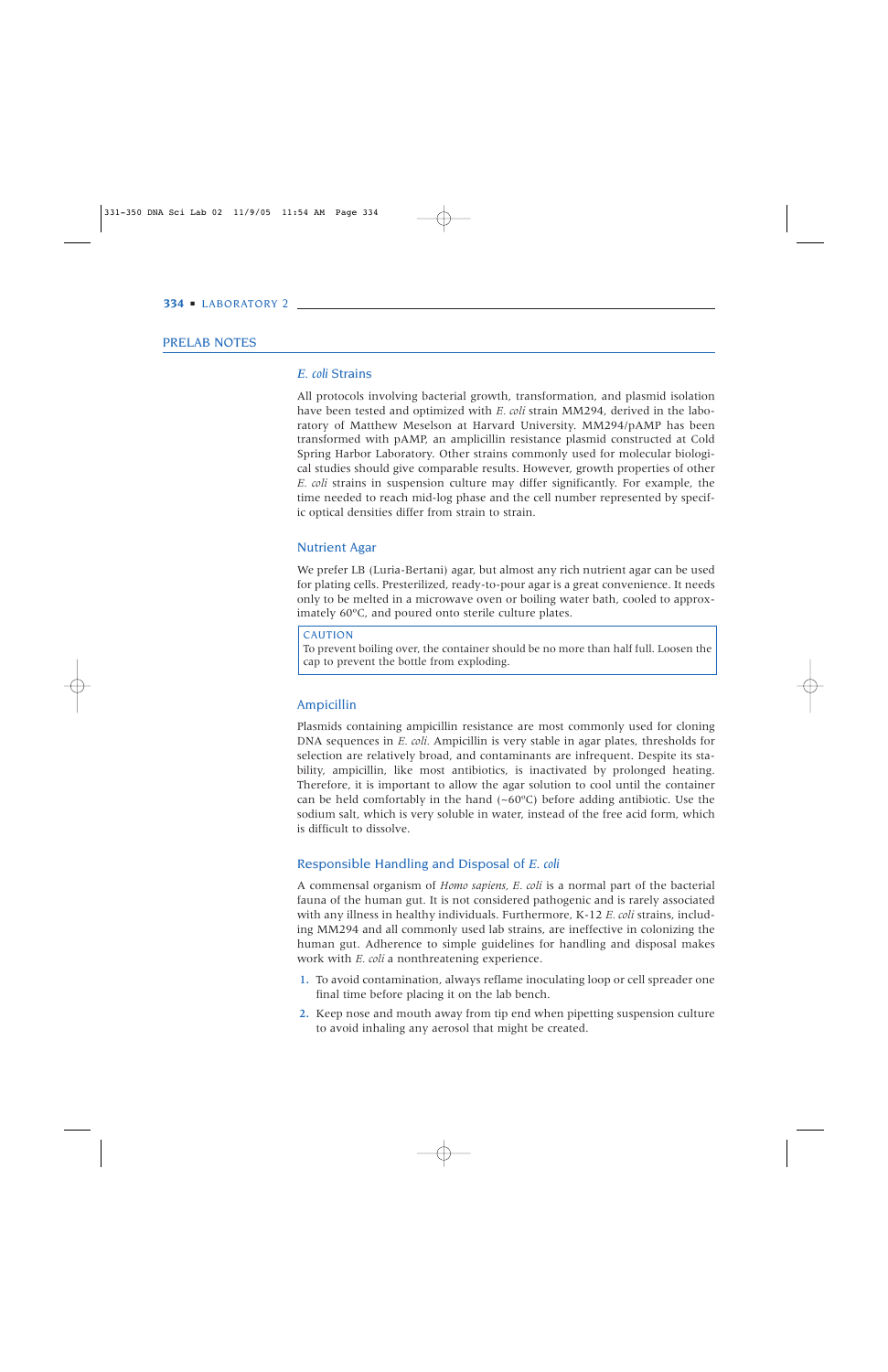- 3. Do not over-incubate plates. Because a large number of cells are inoculated, *E. coli* is generally the only organism that will appear on plates incubated for 15–20 hours. However, with longer incubation, contaminating bacteria and slower-growing fungi can arise. If plates cannot be observed following initial incubation, refrigerate them to retard growth of contaminants.
- 4. Collect for treatment bacterial cultures *and* tubes, pipettes, and micropipettor tips that have come into contact with the cultures. Disinfect these materials as soon as possible after use. Contaminants, often odorous and sometimes potentially pathogenic, are readily cultured over a period of several days at room temperature. Disinfect bacteria-contaminated materials in one of two ways:
	- a. Autoclave materials for 15 minutes at  $121^{\circ}$ C. Tape three to four culture plates together and loosen tube caps before autoclaving. Collect contaminated materials in a "bio bag" or heavy-gauge trash bag; seal bag before autoclaving. Dispose of autoclaved materials in accordance with local regulations.

*or*

- b. Treat with solution containing 5000 parts per million (ppm) available chlorine (10% bleach solution). Immerse contaminated pipettes, tips, and tubes (open) directly into sink or tub containing bleach solution. Plates should be placed, with lids open, in sink or tub, and flooded with bleach solution. Allow materials to stand in bleach solution for 15 minutes or more. Then drain excess bleach solution, seal materials in plastic bag, and dispose in accordance with local regulations.
- 5. Wipe down lab bench with soapy water, 10% bleach solution, or disinfectant (such as Lysol) at the end of lab.
- 6. Wash hands before leaving lab.

### PRELAB PREPARATION

Before performing this Prelab Preparation, please refer to the cautions indicated on the Laboratory Materials list.

- 1. About 1 day to 1 week before class, MM294 must be streaked onto several LB agar plates and MM294/pAMP must be streaked onto several LB+ampicillin (LB/amp) plates. Following overnight incubation at 37ºC, wrap the plates in Parafilm or plastic wrap to prevent drying and store at 4ºC (in a refrigerator) until they are needed. Alternately, streak directly from stab or slant cultures.
- 2. Prepare for each experiment:
	- 2 LB agar plates 2 LB/amp plates
- 3. Make sure that the plate type is clearly marked on the bottom of the plate (not on the lid).
- 4. Prewarm incubator to 37ºC.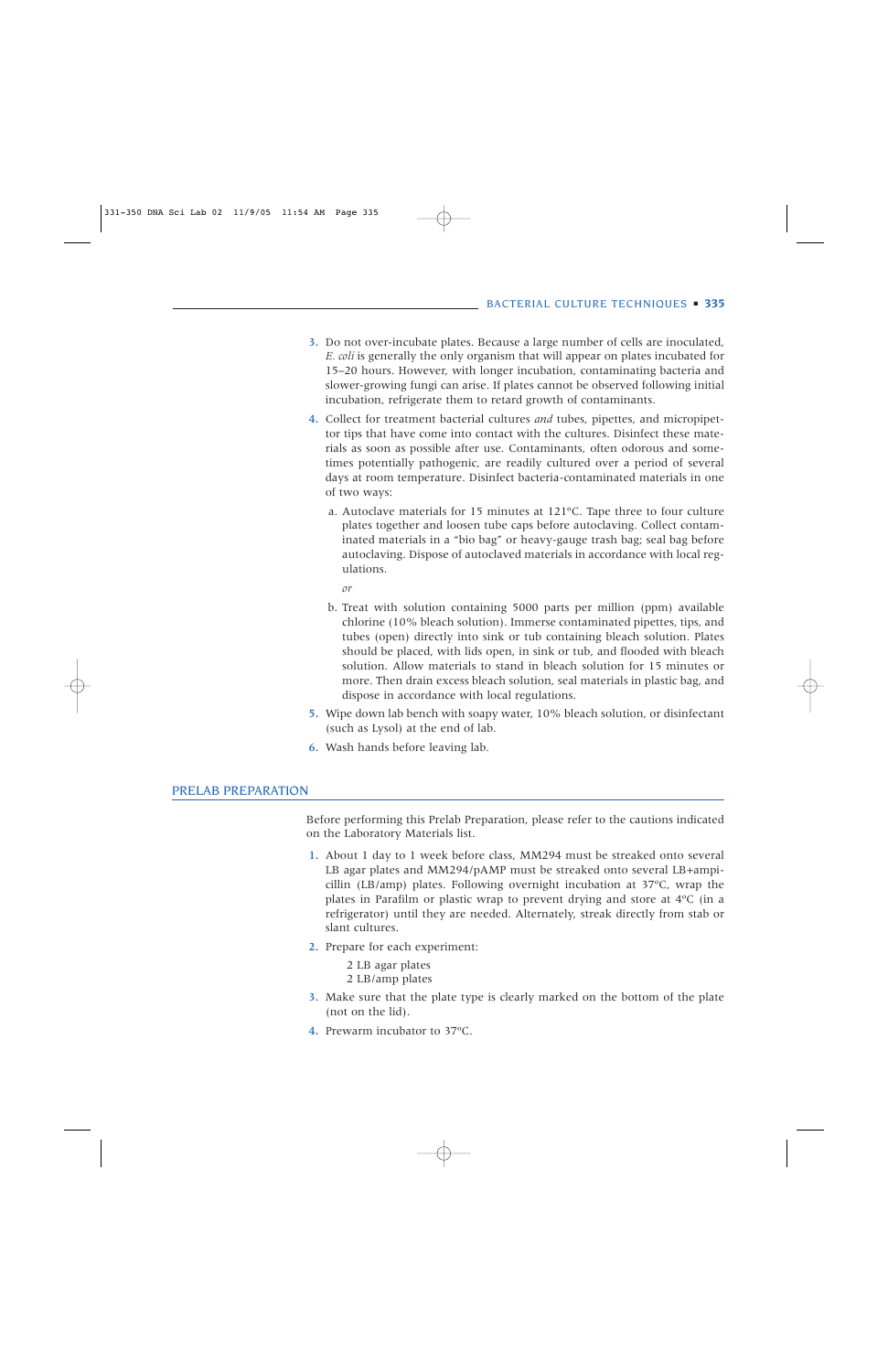#### MATERIALS

#### **CULTURE AND PLATES**

LB agar (LB) plates (2) LB+ampicillin $\Psi$  (LB/amp) plates (2) MM294 culture MM294/pAMP culture

#### **SUPPLIES AND EQUIPMENT**

"Bio bag" or heavy-duty trash bag Bleach  $(10\%)$  or disinfectant Bunsen burner Incubator (37ºC) Inoculating loop Permanent marker

 $\mathbf$  See Appendix 4 for Cautions list.

#### METHODS

### Plate-streaking Technique (15 minutes)

As with sterile pipetting, plan out manipulations before beginning to streak plates. Organize the lab bench to allow plenty of room and work quickly. If working from a stab or slant culture, loosen the cap before starting.

- 1. Use a permanent marker to label the *bottom* of each agar plate with your name and the date. Each plate will have been previously marked to indicate whether it is plain LB agar (LB) or LB agar+ampicillin (LB/amp).
- 2. Select the two LB plates. Mark one plate –pAMP for cells without plasmid and the other plate +pAMP for cells with plasmid.
- 3. Select the two LB/amp plates. Mark one plate –pAMP for cells without plasmid and the other plate +pAMP for cells with plasmid.
- 4. Hold the inoculating loop like a pencil, and sterilize the loop in the Bunsen burner flame until it glows red hot. Then continue to pass lower half of shaft through flame.
- 5. Cool for 5 seconds. *To avoid contamination, do not place inoculating loop on lab bench.*
- 6. Use one of the techniques below to scrape up *E. coli*.

*If working from culture plate:*

- a. Remove the lid from the *E. coli* culture plate with free hand. *Do not place lid on lab bench.* Hold the lid face down just above the culture plate to help prevent contaminants from falling on the plate or lid.
- b. Stab inoculating loop into a clear area of the agar several times to cool.
- c. Use the loop tip to scrape up a visible cell mass from a colony. Do not gouge agar. Replace culture plate lid, and proceed to Step 7.

*or*



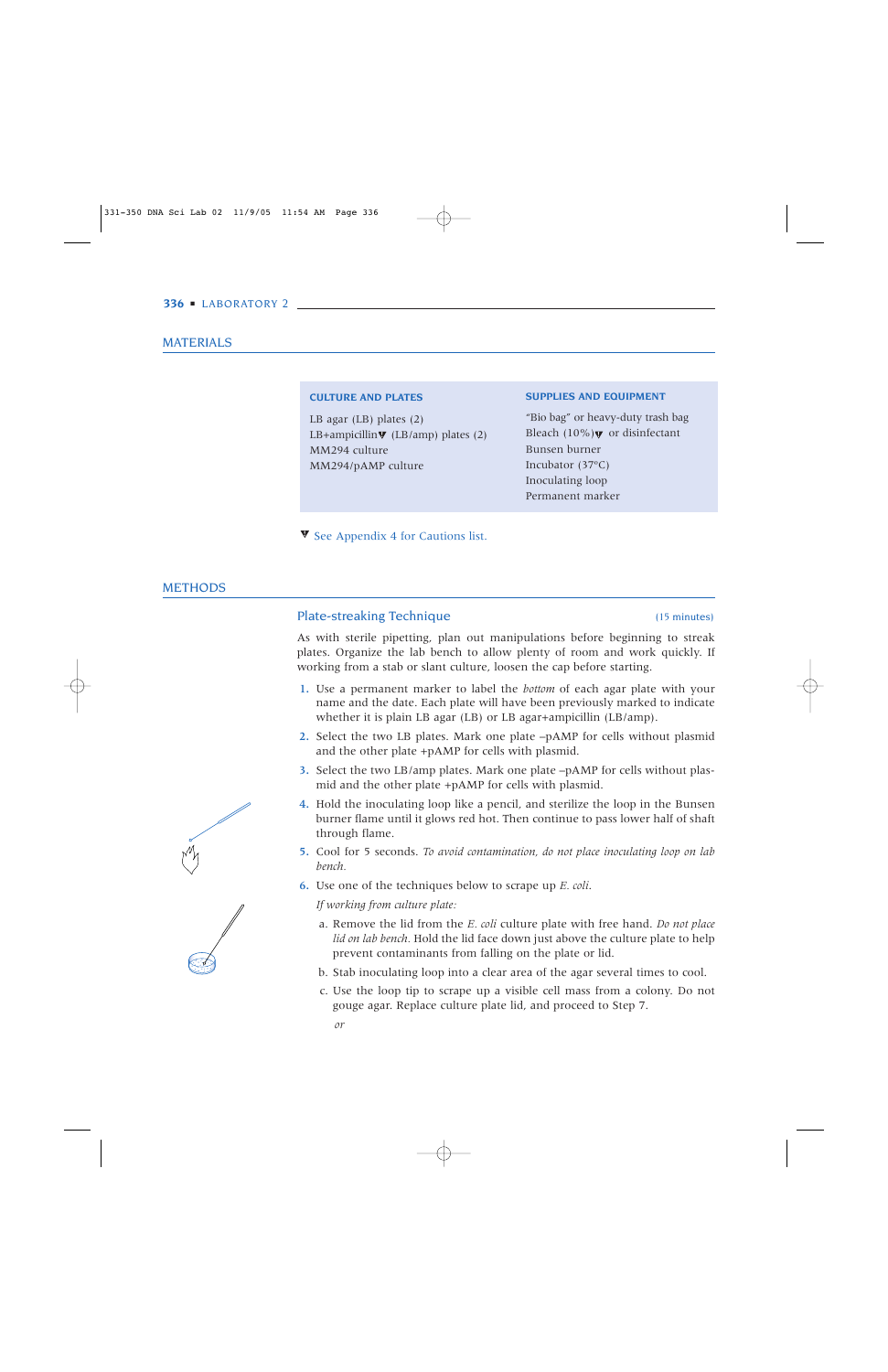*If working from stab culture:*

- a. Grasp the bottom of the *E. coli* culture vial between thumb and two fingers of free hand. Remove vial cap using little finger of same hand that holds inoculating loop. *Avoid touching rim of cap.*
- b. Quickly pass mouth of vial several times through burner flame.
- c. Stab inoculating loop into side of agar several times to cool.
- d. Scrape the loop several times across area of culture where bacterial growth is apparent. Remove loop, flame vial mouth, and replace cap. Proceed to Step 7.
- 7. Select LB –pAMP plate and lift lid only enough to perform streaking as shown below. *Do not place top on lab bench.*
	- *Streak 1:* Glide inoculating loop tip back and forth across the agar surface to make a streak across the top of the plate. Avoid gouging agar. Replace lid of plate between streaks.



Streaking to Isolate Individual Colonies (Step 7)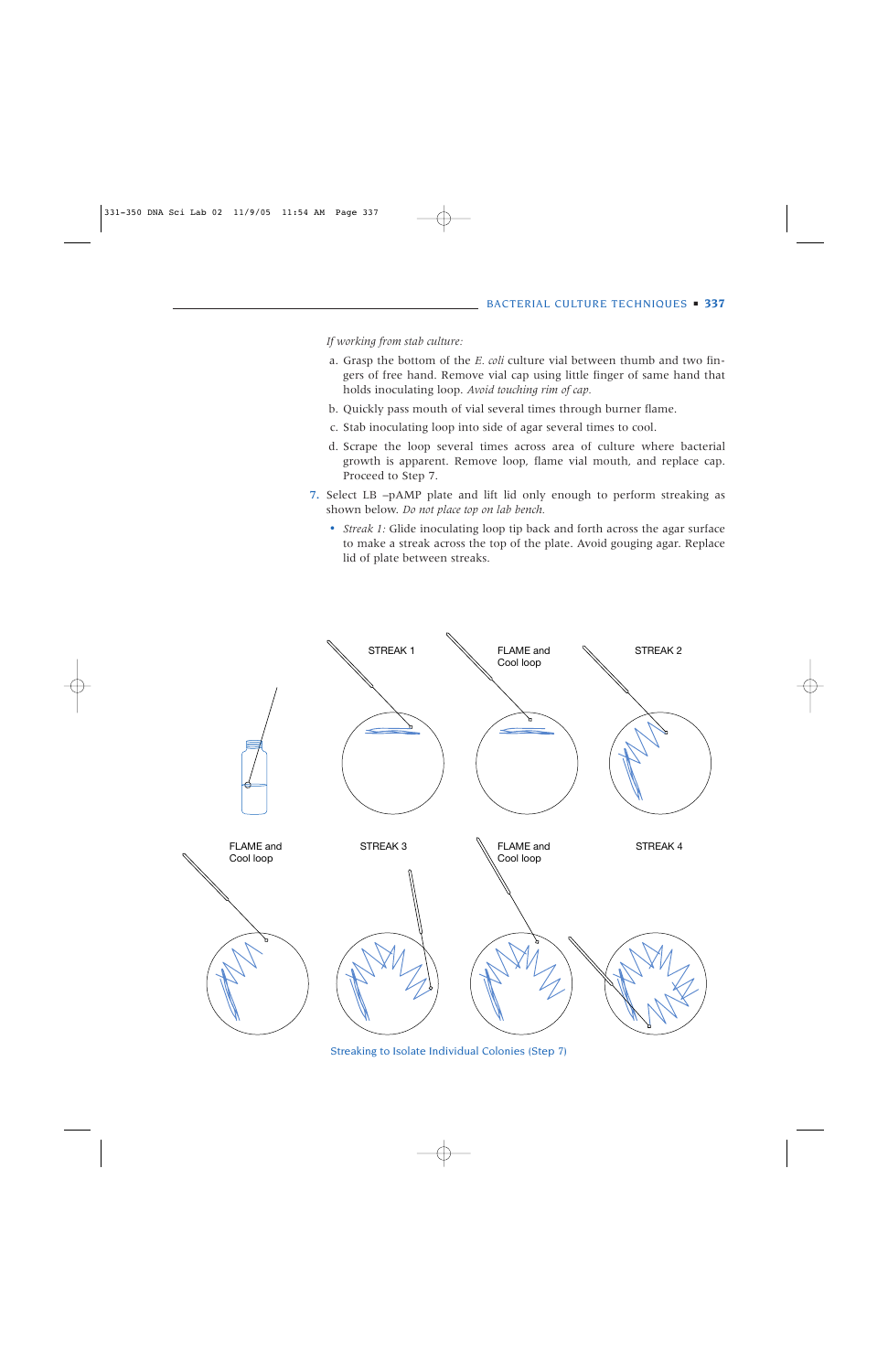



*If cells are to be used for colony transformation, continue incubating plates at room temperature for 1 day. During this time, colonies grow large and become sticky, making them easier to pick up with an inoculating loop.*

- *Streak 2:* Reflame inoculating loop and *cool* by stabbing it into the agar away from the first (primary) streak. Draw loop tip through the end of the primary streak and, without lifting loop, make a zigzag streak across one quarter of the agar surface. *Replace plate lid.*
- *Streak 3:* Reflame loop and *cool* in the agar as above. Draw loop tip through the end of the secondary streak, and make another zigzag streak in the adjacent quarter of the plate *without touching the previous streak.*
- *Streak 4:* Reflame loop and *cool* it as above. Draw tip through the end of the tertiary streak, and make a final zigzag streak in remaining quarter of plate.
- 8. Repeat Steps 4–7 to streak *E. coli* onto LB/amp –pAMP plate.
- 9. Repeat Steps 4–7 to streak *E. coli*/pAMP onto LB +pAMP plate.
- 10. Repeat Steps 4–7 to streak *E. coli*/pAMP onto LB/amp +pAMP plate.
- 11. Reflame the loop, and allow it to cool, before placing it on the lab bench. Make it a habit to always flame loop one last time.
- 12. Place plates upside down in a 37ºC incubator and incubate for 15–20 hours. (Plates are inverted to prevent condensation that might collect on the lids from falling back on the agar and causing colonies to run together.)
- 13. Optimal growth of well-formed, individual colonies is achieved in 15–20 hours. At this point, colonies should range in diameter from 0.5 mm to 3 mm.
- 14. Take time for responsible cleanup.
	- a. Segregate bacterial cultures for proper disposal.
	- b. Wipe down lab bench with soapy water, 10% bleach solution, or disinfectant (such as Lysol) at end of lab.
	- c. Wash hands before leaving lab.

#### RESULTS AND DISCUSSION

This laboratory demonstrates a method to streak bacteria to single colonies. It also introduces antibiotics and plasmid-borne resistance to antibiotics—topics that will be important in several laboratories that follow.

There are two classes of antibiotics: *bacteriostats,* which prevent cell growth, and *bacteriocides*, which kill cells outright. Two antibiotics are used in this course. Ampicillin is a bacteriostatic agent (inhibits the growth of bacteria) and kanamycin is a bacteriocide (kills bacteria). Ampicillin, a derivative of penicillin, blocks synthesis of the peptidoglycan layer (sometimes referred to as the "cell wall") that lies between the *E. coli* inner and outer cell membrane. Thus, it does not affect existing cells with intact cell walls, but kills dividing cells as they synthesize new peptidoglycan. Kanamycin (introduced in later laboratories) is a member of the aminoglycoside family of antibiotics, which block protein synthesis by covalently modifying the bacterial ribosome. Thus, kanamycin quickly kills both dividing and quiescent cells.

The ampicillin resistance gene carried by the plasmid pAMP produces a protein, β-lactamase, that disables the ampicillin molecule. β-lactamase cleaves a specific bond in the β-lactam ring, a four-membered ring in the ampicillin mol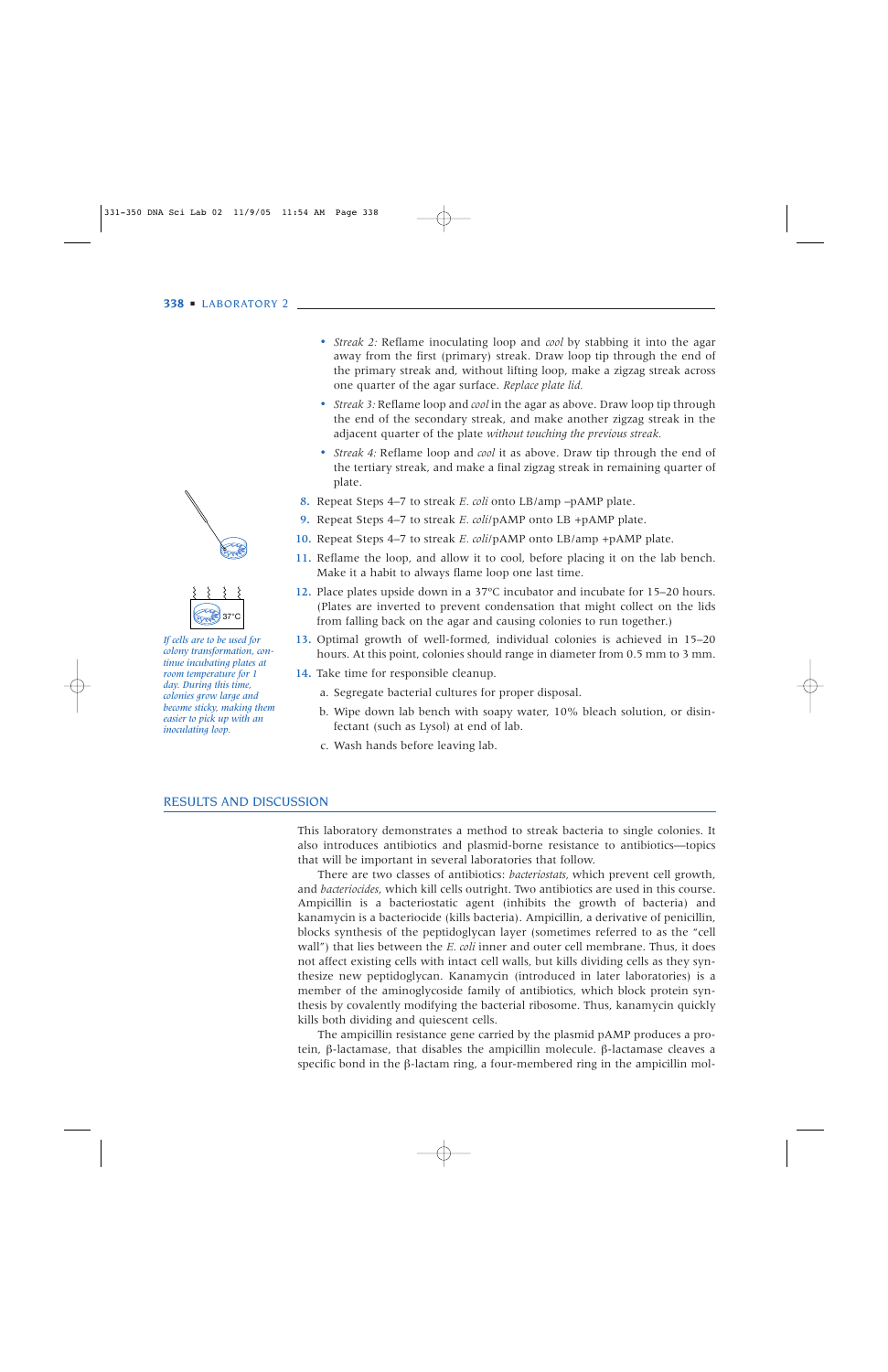ecule that is essential to its antibiotic action.  $β$ -lactamase not only disables ampicillin within the bacterial cell, but because it leaks through the cell envelope, it also disables ampicillin in the surrounding medium. The enzyme kanamycin phosphotransferase prevents kanamycin from interacting with the ribosome.

#### Antibiotic-resistant Growth

If the plates cannot be observed on the day after streaking, store them at  $4^{\circ}$ C to arrest *E. coli* growth and to slow the growth of any contaminating microbes. Wrap in Parafilm or plastic wrap to retard drying.

Observe plates and use the matrix below to record which plates have bacterial *growth* and which have *no growth*. On plates with growth, distinct, individual colonies should be observed within one of the streaks.

On the LB/amp plate, growth must be observed in the secondary streak to count as antibiotic-resistant growth. In a heavy inoculum, nonresistant cells in the primary streak may be isolated from the antibiotic on a bed of other nonresistant cells.

|        | Transformed cells<br>$+pAMP$ | Wild-type cells  |
|--------|------------------------------|------------------|
|        |                              | $-pAMP$          |
| LB/amp | experiment                   | negative control |
| LΒ     | positive control             | positive control |

On the LB/amp +pAMP plate, tiny "satellite" colonies may be observed radiating from the edges of large well-established colonies. These satellite colonies are not ampicillin-resistant, but grow in an "antibiotic shadow," where ampicillin in the media has been broken down by the large resistant colony. Satellite colonies are generally a sign of antibiotic weakened by not cooling the medium enough before adding the antibiotic, long-term storage of more than 30 days, or overincubation.

- 1. Were results as expected? Explain possible causes for variations from expected results.
- 2. In Step 7:
	- a. What is the reason for the zigzag streaking pattern?
	- b. Why is the inoculating loop resterilized between each new streak?
	- c. Why should a new streak intersect only the end of the previous one only at a single point?
- 3. Describe the appearance of a single *E. coli* colony. Why can it be considered genetically homogeneous?
- 4. Upcoming laboratories use cultures of *E. coli* cells derived from a single colony or from several discrete parental colonies isolated as described in this experiment. Why is it important to use this type of culture in genetic experiments?
- 5. *E. coli* strains containing the plasmid pAMP are resistant to ampicillin. Describe how this plasmid functions to bring about resistance.
- 6. A major medical problem is the ever-increasing number of bacterial strains that are resistant to specific antibiotics. Antibiotic resistance is carried on circular DNA molecules, called plasmids, which are generated separately from the cell's chromosome. With this in mind, suggest a mechanism through which new antibiotic-resistant strains of bacteria arise.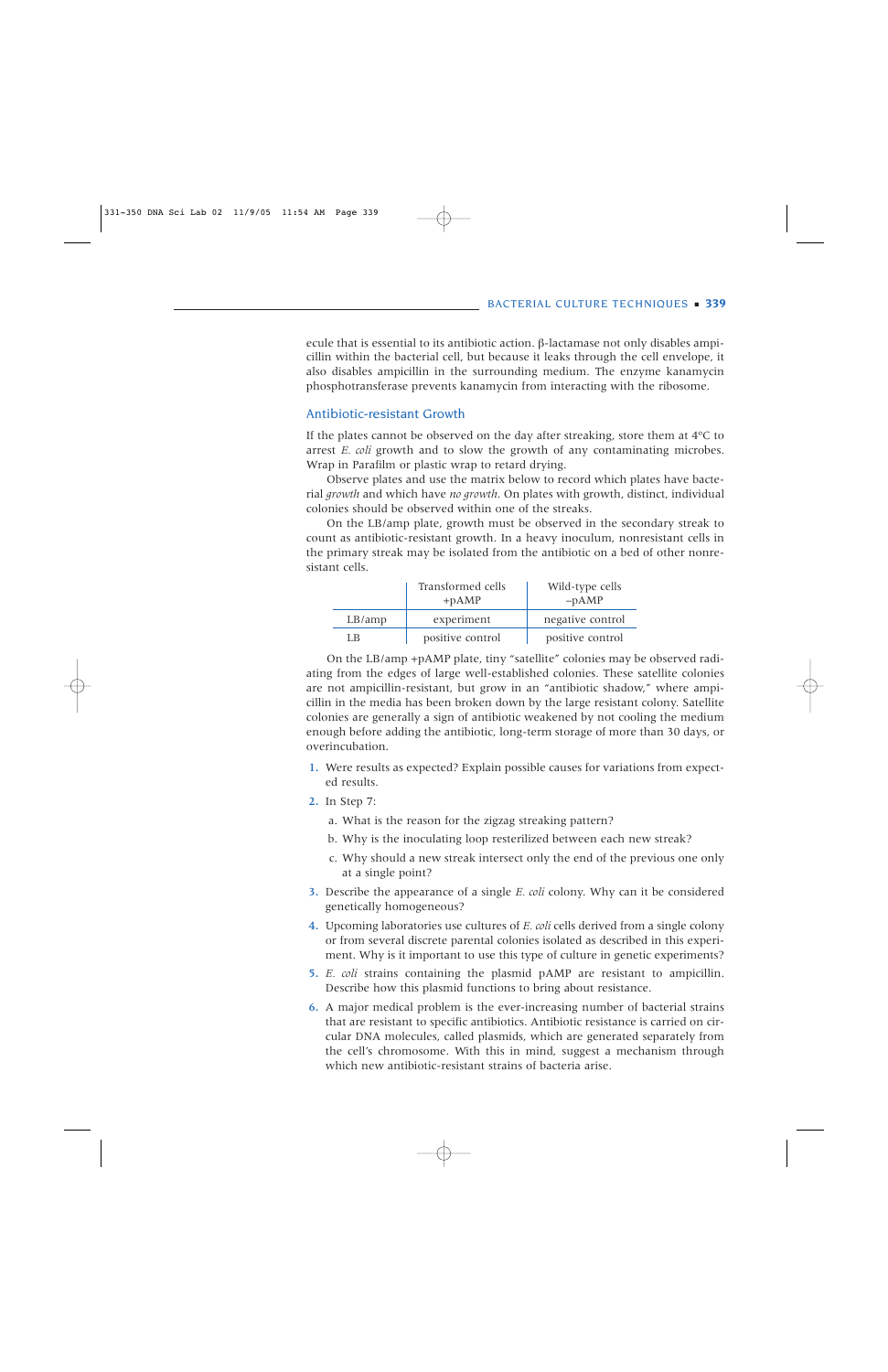## PART B Overnight Suspension Culture

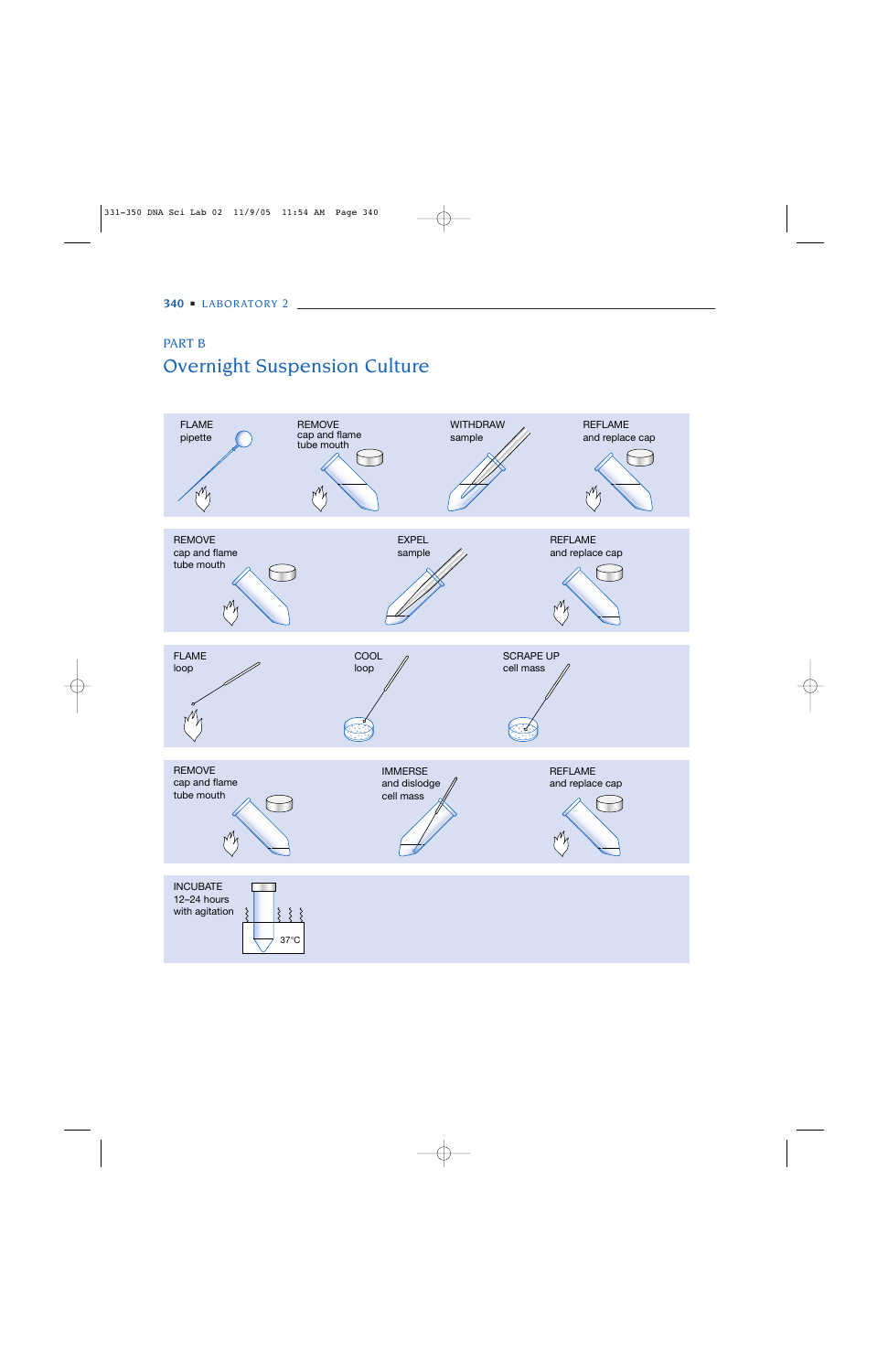#### PRELAB NOTES

Review Prelab Notes in Laboratory 2A, Isolation of Individual Colonies.

Although it is always best to grow any overnight culture with shaking, it is not absolutely essential when growing cells for purifying plasmid or for inoculating a larger culture. For these purposes, suspensions can be incubated, without shaking, in a rack within a 37ºC incubator. However, the cultures will need to incubate for 1 day or more to obtain an adequate number of cells.

A 50-ml conical tube is preferable for growing overnight cultures. It provides greater surface area for aeration than does a 15-ml culture tube, although a 15 ml tube can be also be used. In overnight cultures for plasmid preparations, it is best, but not essential, to maintain antibiotic selection of the transformed strain by growing in medium containing the appropriate antibiotic. It is prudent to inoculate a "back up" overnight culture, in case the first was not inoculated properly.

#### PRELAB PREPARATION

Before performing this Prelab Preparation, please refer to the cautions indicated on the Laboratory Materials list.

- 1. For plasmid purification: Make sure a freshly streaked plate (less than 1 week old) of a transformed or plasmid-bearing *E. coli* strain is available.
- 2. For mid-log culture: Make sure a freshly streaked plate of wild-type MM294 or other *E. coli* strain is available. It is convenient to make the overnight culture exactly the size of the inoculum needed to start mid-log culture: 1-ml overnight per 100-ml mid-log culture. The entire overnight culture is then simply poured into a flask of fresh, sterile LB broth.
- 3. Prewarm shaking water bath or incubator to 37ºC.

#### MATERIALS

#### **CULTURE AND MEDIA**

*E. coli* plate LB broth with appropriate antibiotic

#### **SUPPLIES AND EQUIPMENT**

Bleach (10%) $\Psi$  or disinfectant Bunsen burner Conical tube (50-ml), sterile Inoculating loop Permanent marker Pipette (10-ml standard) Pipette aid or bulb Shaking water bath (37ºC) (or 37ºC dry shaker or dry shaker + 37ºC incubator)

 $\triangledown$  See Appendix 4 for Cautions list.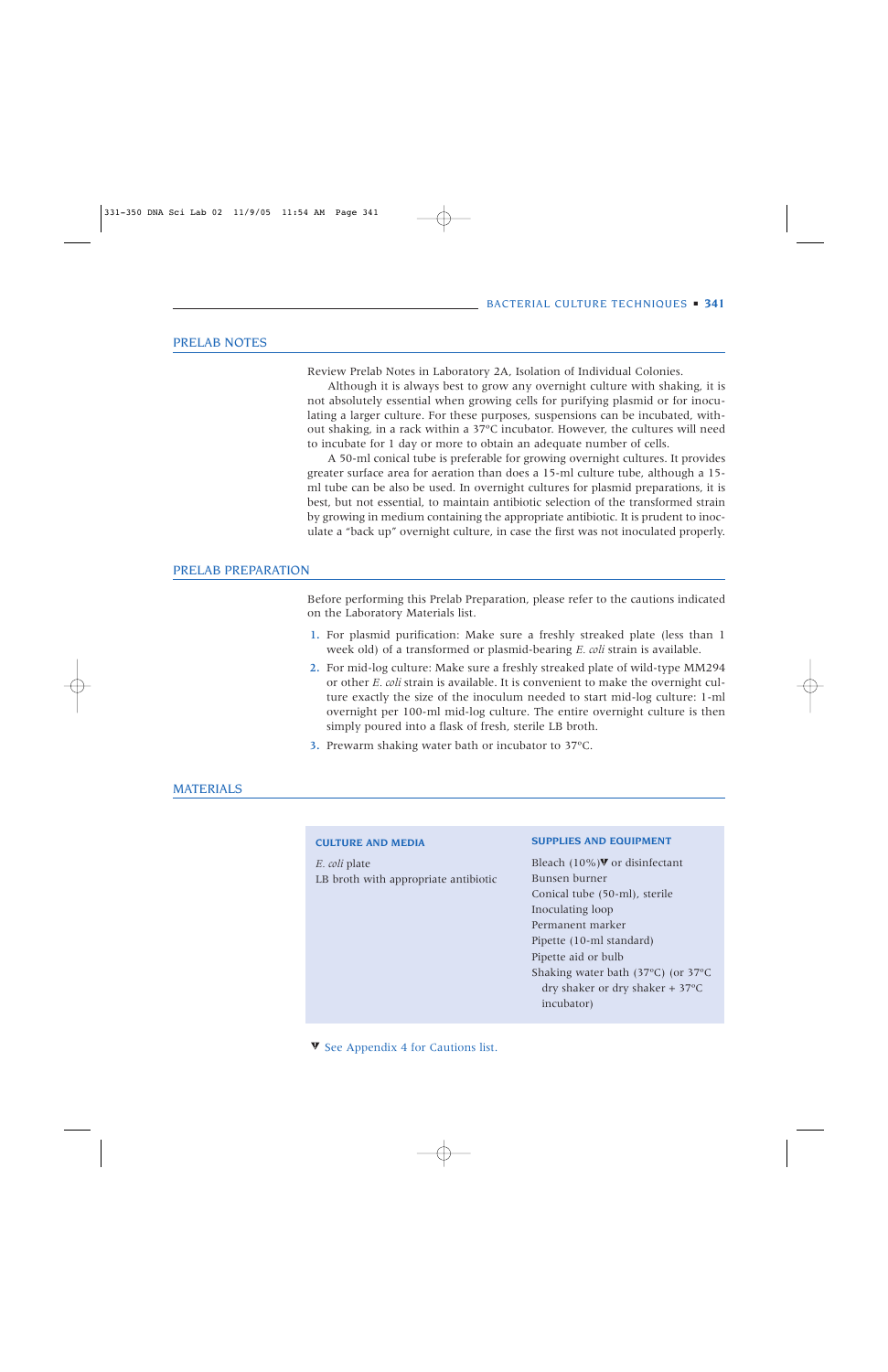#### **METHODS**

#### Prepare Overnight Culture (10 minutes)

Review Sterile Use of 10-ml Standard Pipette, section III in Laboratory 1, Measurements, Micropipetting, and Sterile Techniques. Think sterile! A pipette should be considered contaminated whenever the tip end comes into contact with anything in the environment—lab bench, hands, or clothing. When contamination is suspected, discard pipette and start with a fresh one. Plan out steps to perform, organize lab bench, and work quickly.

- 1. Label a sterile 50-ml tube with your name and the date. The large tube provides a greater surface area for good aeration of culture.
- 2. Use a 10-ml pipette to sterilely transfer 5 ml of LB broth into the tube.
	- a. Attach pipette aid or bulb to pipette. Briefly flame pipette cylinder.
	- b. Remove cap of LB bottle using little finger of hand holding pipette bulb. Flame mouth of LB bottle.
	- c. Withdraw 5 ml of LB. Reflame mouth of bottle, and replace cap.
	- d. Remove cap of sterile 50-ml culture tube. Briefly flame mouth of culture tube.
	- e. Expel sample into tube. Briefly reflame mouth of tube, and replace cap.
- 3. Locate well-defined colony 1–4 mm in diameter on a freshly streaked plate.
- 4. Sterilize inoculating loop in the Bunsen burner flame until it glows red hot. Then, continue to pass lower half of its handle through the flame.
- 5. Cool loop tip by stabbing it several times into agar near the edge of plate.
- 6. Use loop to scrape up a visible cell mass from selected colony.
- 7. Sterilely transfer colony into culture tube:
	- a. Remove cap of the culture tube using little finger of hand holding loop.
	- b. Briefly flame mouth of culture tube.
	- c. Immerse loop tip in broth, and agitate to dislodge cell mass.
	- d. Briefly reflame mouth of culture tube, and replace cap.
- 8. Reflame loop before placing it on lab bench.
- 9. Loosely replace cap to allow air to flow into culture. Affix a loop of tape over the cap to prevent it from becoming dislodged during shaking.
- 10. Incubate for 12–24 hours at 37ºC, preferably with continuous agitation. Shaking is not essential for a culture to be used for plasmid purification. The culture can be incubated at 37ºC, without shaking, for 1 or more days.
- 11. Take time for responsible cleanup.
	- a. Segregate for proper disposal bacterial cultures *and* tubes, pipettes, and micropipettor tips that have come into contact with the cultures.
	- b. Disinfect overnight culture and pipettes and tips with 10% bleach or disinfectant.
	- c. Wipe down lab bench with soapy water, 10% bleach solution, or disinfectant (such as Lysol).
	- d. Wash hands before leaving lab.

*If working as a team, one partner should handle the pipette and the other should handle the tubes and caps.*

*Pipette flaming can be eliminated if individually wrapped pipettes are used.*



*Loop flaming is eliminated if an individually wrapped, sterile plastic loop is used.*



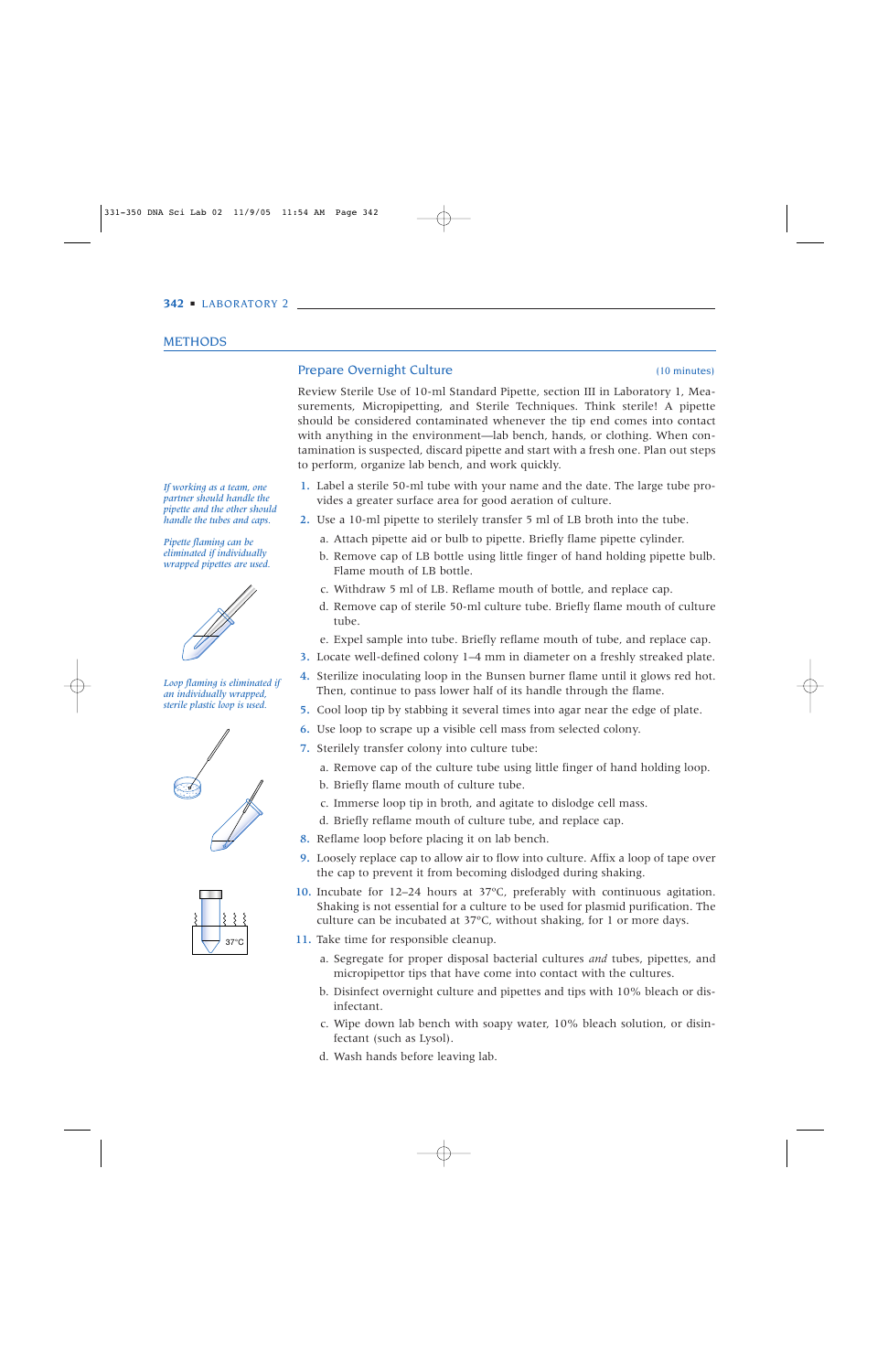#### RESULTS AND DISCUSSION

*E. coli* has simple nutritional requirements and grows slowly on "minimal" medium containing (1) an energy source such as glucose, (2) salts such as NaCl and  $MgCl_{2'}$  (3) the vitamin biotin, and (4) the vitamin thiamine (B1). *E. coli* sythesizes all necessary vitamins and amino acids from these precursors and grows rapidly in a complete medium, such as LB. Yeast extract and hydrolized milk protein (casein) provide a ready supply of vitamins and amino acids.

A liquid bacterial culture goes through a series of growth phases. For approximately 30–60 minutes following inoculation, there is a *lag phase* during which there is limited cell growth. The bacteria begin dividing rapidly during *log phase,* when the cell number doubles every 20–25 minutes. As nutrients in the media are depleted, the cells nearly stop dividing and the culture enters *stationary phase*. During *death phase,* waste products accumulate and cells begin to die.

Optimum growth in liquid culture is achieved with continuous agitation, which aerates the cells, facilitates the exchange of nutrients, and flushes away waste products of metabolism. It can be safely assumed that a culture in complete medium has reached stationary phase following overnight incubation with continuous shaking.

A stationary-phase culture will look very cloudy and turbid. Discard any overnight culture where vigorous growth is not evident. Expect less growth in cultures incubated for 1–2 days *without continuous shaking.* To gauge growth, shake the tube to suspend cells that have settled at the bottom of the tube.

- 1. Why is 37ºC the optimum temperature for *E. coli* growth?
- 2. Give two reasons why it is ideal to provide continuous shaking for a suspension culture.
- 3. What growth phase is reached by a suspension of *E. coli* following overnight shaking at 37ºC?
- 4. Approximately how many *E. coli* cells are in a 5-ml suspension culture at stationary phase?

#### FOR FURTHER RESEARCH

The number of cells in an overnight culture can be determined with a simple experiment.

- 1. Set up five tubes, marked -2, -4, -6, -8, -10, with 1 ml of sterile water or LB in each of them.
- 2. Use a micropipettor with a sterile tip to add  $10 \mu$  of overnight culture to the first tube (labeled "-2"). Mix the tube thoroughly and use a fresh tip to transfer 10 µl of diluted cells in the -2 tube to the -4 tube. Mix thoroughly and transfer 10 µl from the -4 tube to the -6 tube, to the -8 tube, and finally to the -10 tube.
- 3. Use a sterile tip to transfer 100 µl of diluted cells from the -10 tube onto an LB plate and spread the cells across the plate. See instructions in Laboratory 5 for spreading bacteria onto plates.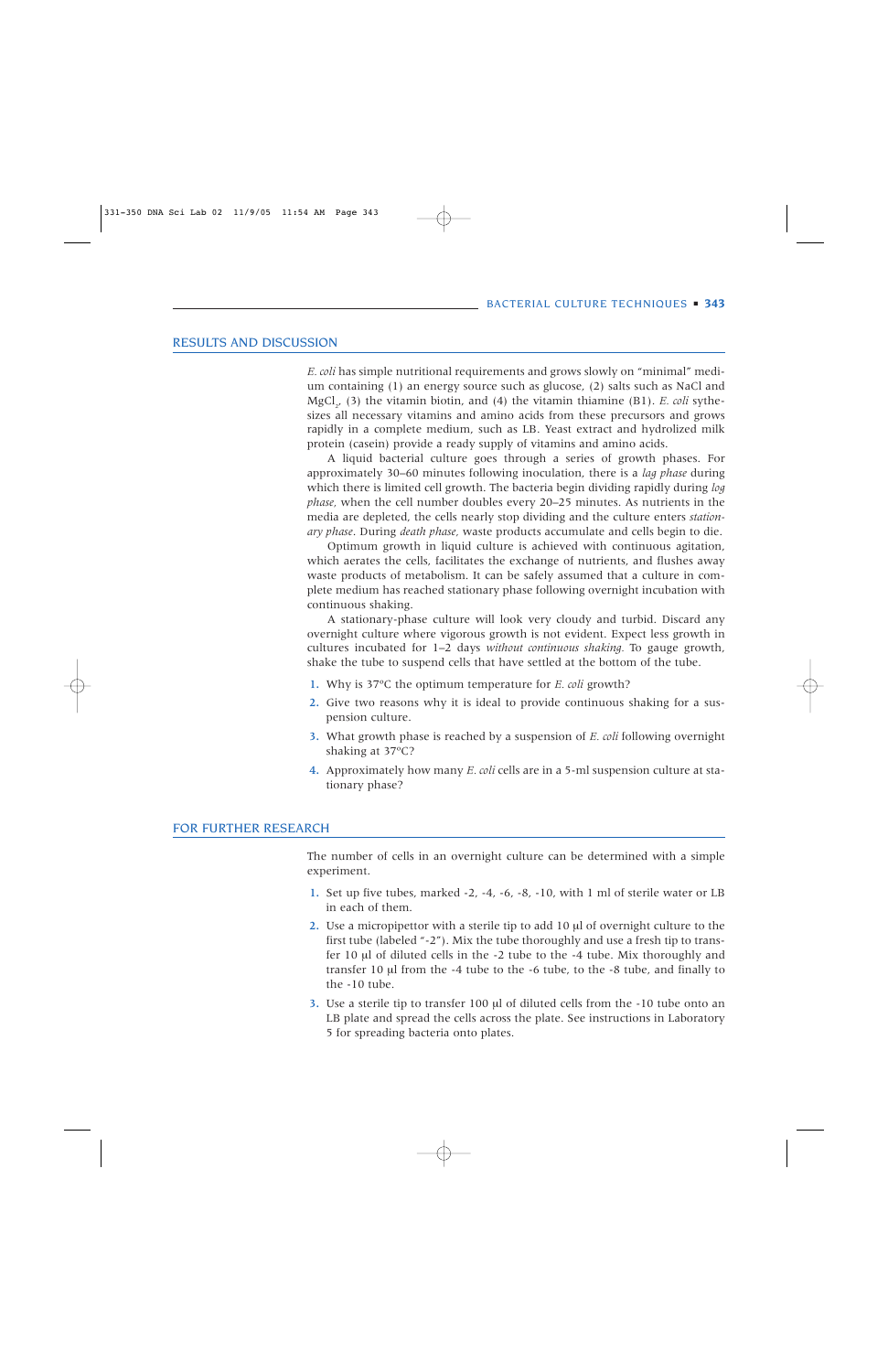- 4. Repeat with fresh plates for the -8 and -6 tubes. Incubate the plates overnight and count colonies. Each colony represents a single original cell.
- 5. Based on the number of colonies/original cells counted and the dilution factor for each tube, calculate the concentration of the cells in the original culture. For example, if there were 15 colonies on the plate spread from the -8 tube, then there were 150 bacteria in the -8 tube (you removed 100 µl out of 1 ml, which is a tenth of the total, so 15 colonies x 10 = 150 bacteria in the  $-8$  tube). The  $-8$  tube was a  $10<sup>s</sup>$ -fold dilution of the original culture, so 150 bacteria x  $10^8 = 150 \times 10^8$  or 1.5 x  $10^{10}$  bacteria per milliliter in the original overnight culture.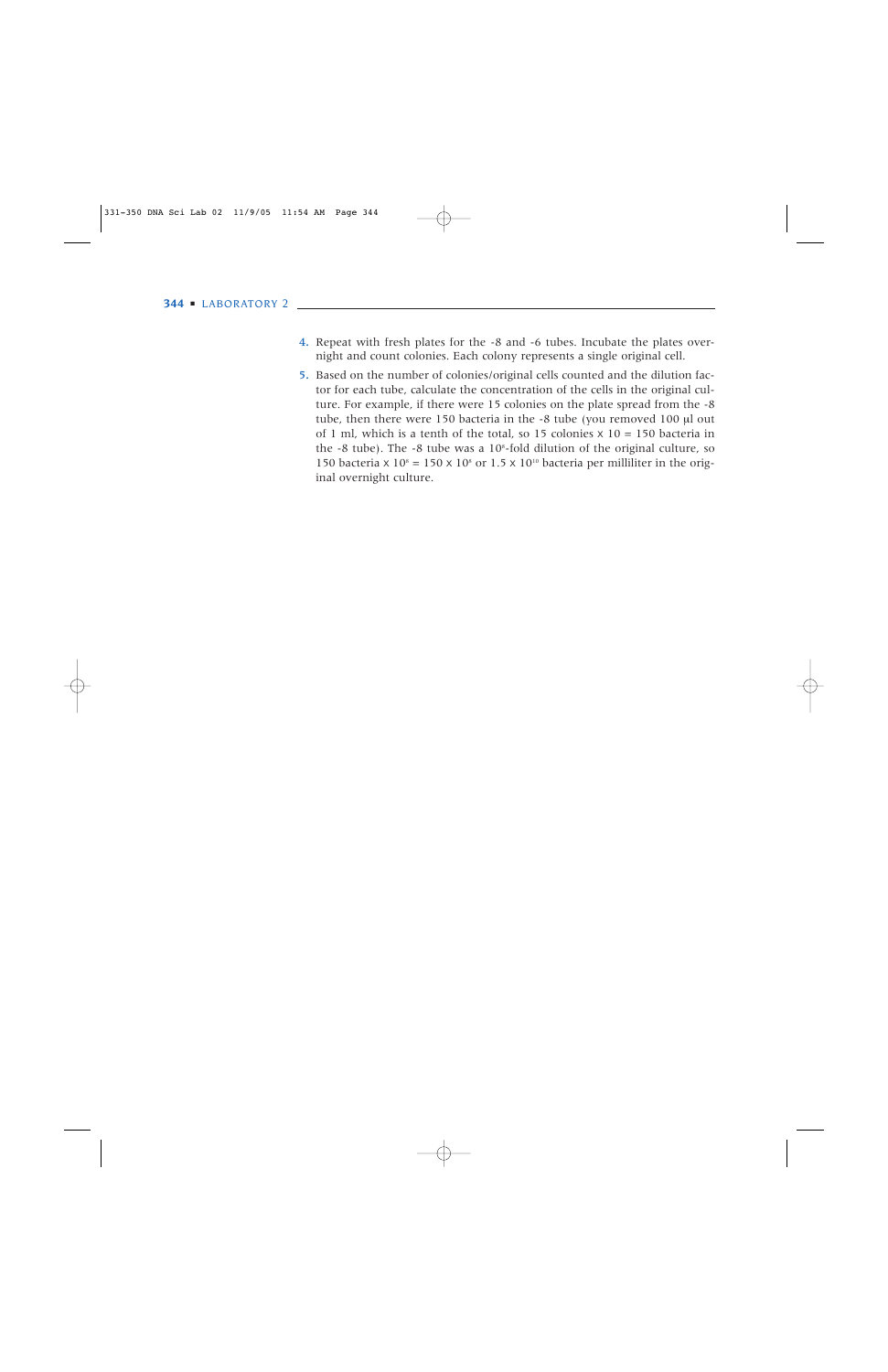## PART C Mid-log Suspension Culture

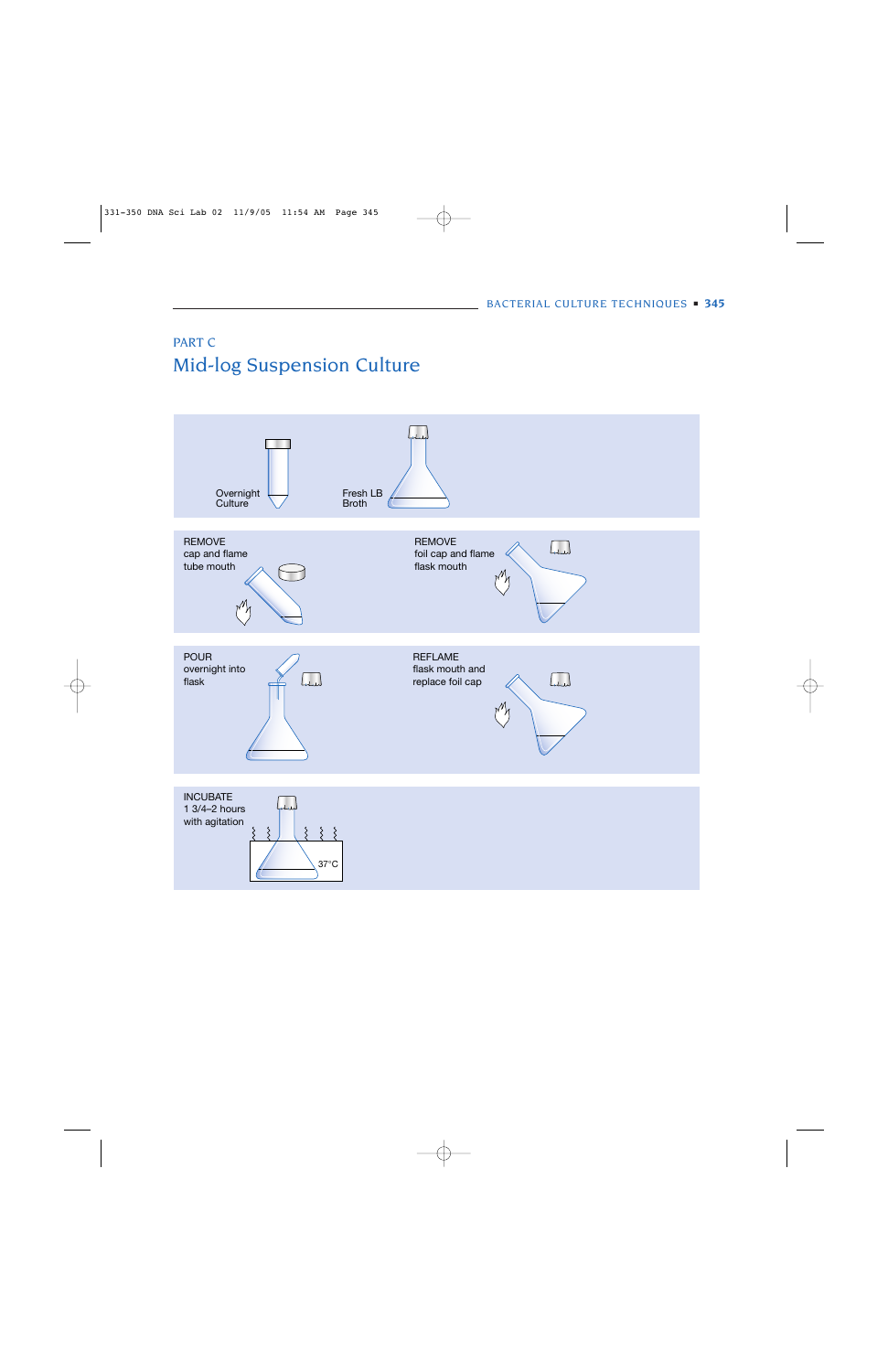#### PRELAB NOTES

#### Competent Cell Yield

In Laboratory 10A—Classic Procedure for Preparing Competent Cells—each experiment will require 20 ml of mid-log cells, which yields 2 ml of competent cells. If competent cells are being prepared in large quantity for group use, remember that the ratio of mid-log cells to competent cells is 10 to 1. A 100-ml mid-log culture will yield 10 ml of competent cells, sufficient for 50–200 µl transformations.

### Sterile Technique

Scrupulous sterile technique must be used when preparing overnight and midlog cultures. No antibiotic is used, and any contaminant will multiply as cells are repeatedly manipulated and/or stored for future use.

#### Aeration of Culture

A shaking incubator is necessary for growing *E. coli* for competent cells. Proper aeration and nutrient exchange are essential to achieve vigorous growth; only cells collected during the middle part of log (mid-log) phase will produce competent cells with a high transformation frequency. An economical alternative to a shaking water bath or temperature-controlled dry shaker is to place a small platform shaker inside a 37ºC incubator. For adequate surface-to-volume ratio for the exchange of air, cells should be grown in an Erlenmeyer flask with a volume of LB broth not exceeding one third of the total volume of the flask.

#### Timing of Culture

Inoculate a mid-log culture 2–4 hours before Laboratory 10 begins. Using the protocol below, *E. coli* strain MM294 reaches mid-log phase after 1.75–2.0 hours of incubation. Cells can be used immediately or held on ice for up to 2 hours before beginning Laboratory 10.

Timing of the culture to reach mid-log phase is likely to be affected by any change in the protocol. For example, a culture inoculated with an overnight culture that was grown without shaking will take longer to reach mid-log phase. A culture begun by inoculating into LB broth prewarmed to 37ºC will reach midlog phase more quickly than one begun at room temperature. Different strains of *E. coli* display different growth properties. Strain MM294 may exhibit different growth properties in a nutrient broth other than LB broth.

#### PRELAB PREPARATION

Before performing this Prelab Preparation, please refer to the cautions indicated on the Laboratory Materials list.

1. The day before performing this protocol, start a culture of MM294 or other *E. coli* strain to be transformed with plasmid DNA according to instructions in Laboratory 2B, Overnight Suspension Culture.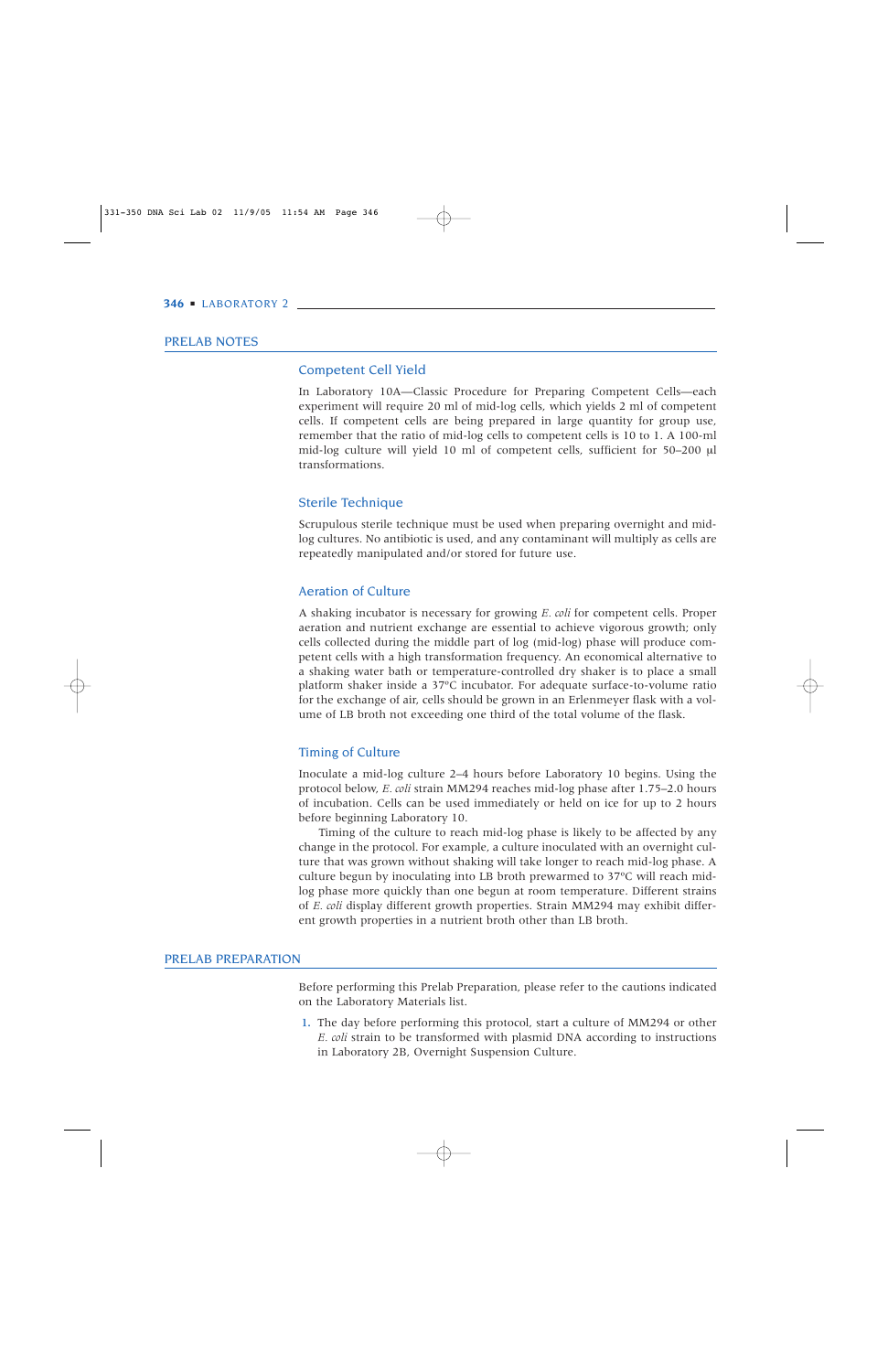- 2. It is convenient to make the overnight culture exactly the size of the inoculum needed to start a mid-log culture, for example, 1 ml of overnight culture for 100 ml of mid-log culture. Then, simply pour the entire overnight culture into a flask of fresh LB broth. Pipetting is not necessary.
- 3. Sterile flasks of LB broth can be prepared weeks ahead of time. Add 100 ml of LB broth to a 500-ml Erlenmeyer flask and cap with aluminum foil as a microbe barrier. Autoclave for 15 minutes at 121ºC (250ºF). Cool and store at room temperature, until ready for use.

### MATERIALS

#### **CULTURES AND MEDIA**

LB broth (sterile) MM294 overnight culture

#### **SUPPLIES AND EQUIPMENT**

Bleach  $(10\%)$  **v** or disinfectant Bunsen burner Erlenmeyer flask (500-ml), sterile Pipettes (10-ml), sterile (optional) Shaking water bath (37ºC) (or 37ºC dry shaker or dry shaker + 37ºC incubator) Spectrophotometer (optional)

 $\blacktriangledown$  See Appendix 4 for Cautions list.

### **METHODS**

*Cells will reach mid-log phase more quickly if overnight culture is inoculated into LB prewarmed to 37ºC. Time estimate in Step 4 is based on inoculation of room-temperature LB.*



- 1. Sterilely transfer 1 ml of overnight culture into 100 ml of LB broth at *room temperature.*
- 2. *If using a 1-ml overnight culture:*
	- a. Remove cap from overnight culture tube, and flame mouth. *Do not place cap on lab bench.*
	- b. Remove foil cap from flask, and flame mouth. Do not place cap on lab bench.
	- c. Pour entire overnight culture into flask. Reflame mouth of flask, and replace foil cap.

*If transferring only a portion of larger overnight culture:*

- a. Flame pipette cylinder.
- b. Remove cap from overnight culture tube, and flame mouth of tube. Do not place cap on lab bench.
- c. Withdraw 1 ml of overnight suspension. Reflame mouth of overnight culture tube, and replace cap.

#### Prepare Culture (2 hours, including incubation)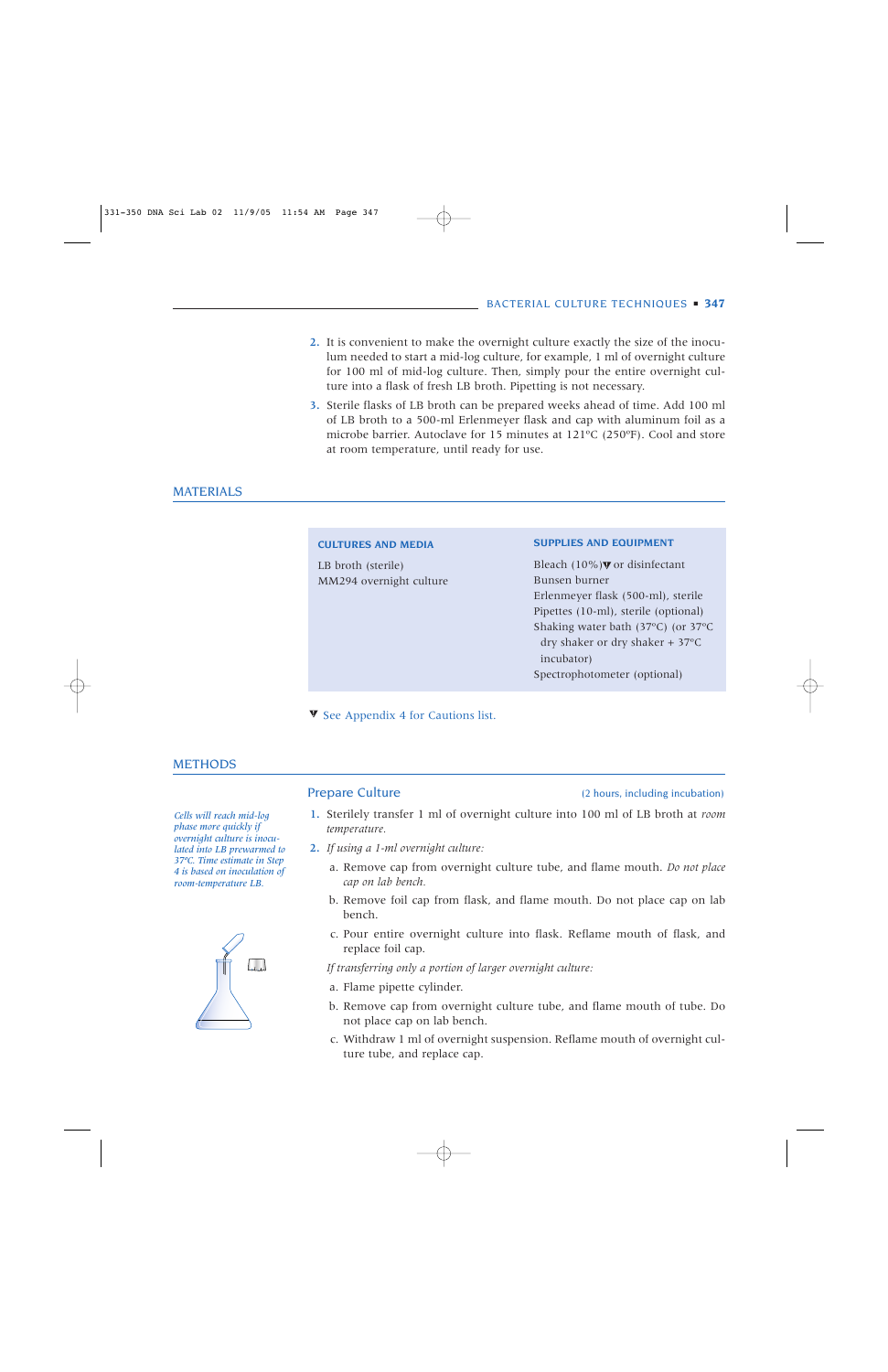

- d. Remove foil cap from flask, and flame mouth. Do not place cap on lab bench.
- e. Expel overnight sample into flask. Reflame mouth of flask, and replace foil cap.
- 3. Incubate at 37ºC with continuous shaking.
- 4. *If a spectrophotometer is available:* Approximately 1 hour after inoculation, steriley withdraw a 1-ml sample of the culture, and measure absorbance (optical density at 550 nm). Repeat procedure at approximately 20-minute intervals. An MM294 culture should be grown to an OD $_{550}$  of 0.3–0.5.

*If spectrophotometer is not available:* It can be safely assumed that an MM294 culture has reached OD<sub>550</sub> 0.3–0.5 after 2 hours, 15 minutes of incubation with continuous shaking. Note that under ideal conditions, as represented below, an MM294 culture reaches an OD<sub>550</sub> of 0.3–0.5 in 1 hour, 30 minutes. However, less ideal conditions often result in slower growth.



Growth Curve for *E. coli* Strain MM294

- 5. Store mid-log culture on ice until ready to begin Laboratory 10. This arrests cell growth. Cells can be stored on ice for up to 2 hours prior to use.
- 6. Take time for responsible cleanup.
	- a. Segregate for proper disposal bacterial cultures *and* tubes and pipettes that have come into contact with the cultures.
	- b. Disinfect overnight culture, mid-log culture, tubes, and pipettes with 10% bleach or disinfectant.
	- c. Wipe down lab bench with soapy water, 10% bleach solution, or disinfectant (such as Lysol).
	- d. Wash hands before leaving lab.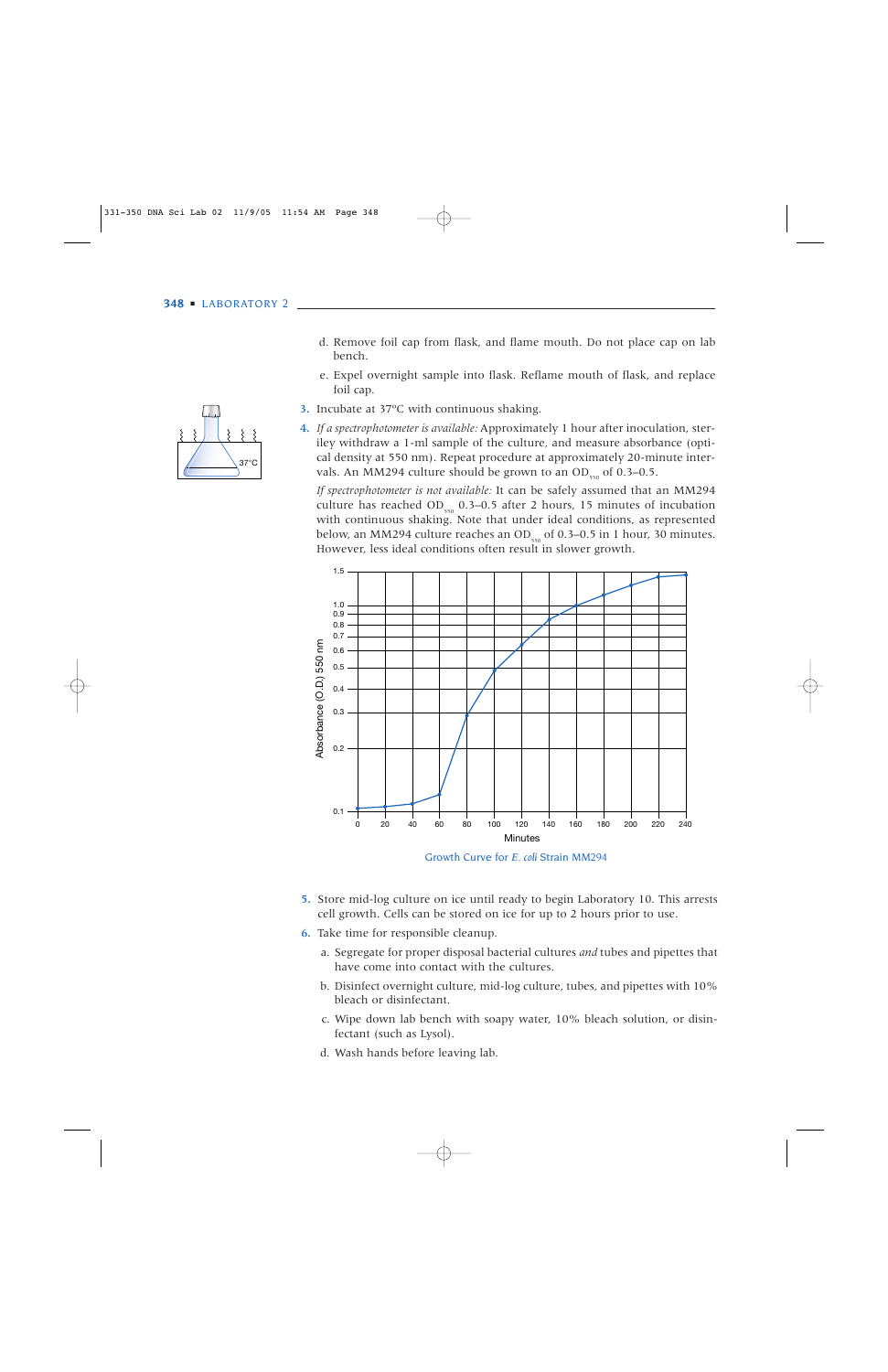#### RESULTS AND DISCUSSION

- 1. What variables influence the length of time for an *E. coli* culture to reach mid-log phase?
- 2. What are the disadvantages of beginning a mid-log culture from a colony scraped off a plate, as opposed to an inoculum of overnight culture?

#### FOR FURTHER RESEARCH

This experiment can be started in the morning by one experimenter and continued by others throughout the day, until late afternoon.

- 1. Start a 500-ml *E. coli* culture as described in the above protocol. Determine the optical density of samples sterilely withdrawn at 20-minute intervals, from time zero for as many hours as possible. Plot a graph of time *versus*  $OD_{550}$ .
	- a. What is the slope of the curve at a point that corresponds to an  $OD_{550}$  of 0.3?
	- b. Describe the growth of the culture at this point.
- 2. Perform the following experiment to correlate the optical density of culture with actual number of viable *E. coli* cells. Observe sterile technique.
	- a. Inoculate 500 ml of LB with 5 ml of *E. coli* overnight culture. Swirl to mix.
	- b. Immediately remove a 10-ml aliquot (time  $= 0$ ) of the culture, and place on ice to arrest growth. Then incubate the remaining culture at 37ºC with vigorous shaking.
	- c. Remove additional aliquots from shaking culture every 20 minutes for a total of 4 hours. Hold each aliquot on ice until ready to perform Steps d–f.
	- d. Determine the  $OD_{550}$  of each aliquot.
	- e. Make a  $10^2$  dilution by mixing 10 µl of the aliquot with 990 µl of fresh LB broth. Prepare three serial dilutions of each aliquot for plating in Step f:
		- $10^4$  = 10 µl of 10<sup>2</sup> culture + 990 µl of LB
		- $10^5$  = 100 µl of 10<sup>4</sup> culture + 900 µl of LB
		- $10^6$  = 100 µl of 10<sup>5</sup> culture + 900 µl of LB
	- f. Spread 100 µl of each dilution onto an LB agar plate, for a total of three plates for each time point (aliquot). *Label each plate bottom with time point and dilution.* Invert plates, and incubate for 15–20 hours at 37ºC.
	- g. For each time point, select a dilution plate that has between 30 and 300 colonies. Multiply the number of colonies by the appropriate dilution factor to give cell number per milliliter in the original aliquot.
	- h. Plot two graphs:

time (*x* axis) *versus* OD<sub>550</sub> and cell number (*y* axis) cell number  $(x \text{ axis})$  *versus* OD<sub>550</sub>  $(y \text{ axis})$ 

i. An OD $_{550}$  0.3–0.4 corresponds to what number of cells?